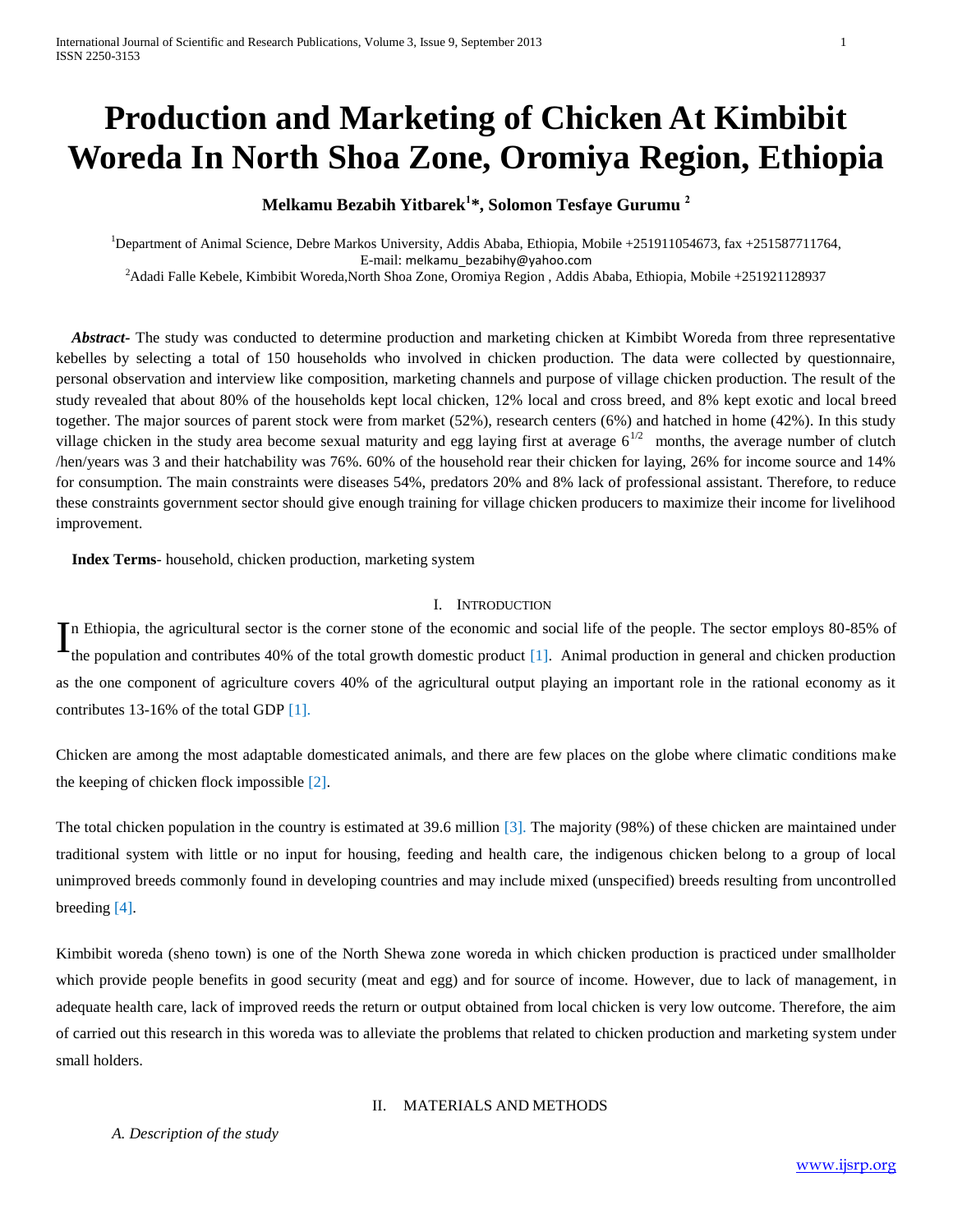The study was conducted in Adadi Falle Kebele in Kimbibit woreda, North shewa zone of Oromia regional state. The woreda is 195km from the zonal capital Fitche, and 80km from Addis Ababa. The districts extends form  $9^{\circ}12' - 9^{\circ}32'$  N latitude and 39°33' E longitudes. The woreda has 31 kebeles with a total area of  $752.27 \text{km}^2$  lands and  $72.247$  overall totals human population.

The alttitude of woreda ranges form 1390-2980m above sea level (a.b.s.l) and predominantly has semi- arid types of climate. The annual rainfall is 913mm and mean minimum and maximum temperature of the center are 13<sup>o</sup>c and 19<sup>0</sup>c respectively. The topography of the woreda is 89% plain, 4% undulating, 2% valley and 5% is mountainous. The major live stock population in the area are cattle, sheep, goats, chicken and equines are practiced with integration crop production like barely, wheat, bean, pea, little and other types of crops.

#### *B. Sampling Methods and Sample Size*

The study was conducted at kimbibit Woreda in three representative Kebelles and a total of 150 individual households were selected purposively. These kebelles were selected purposively for the study due to accessibility of road, village chicken production practiced in the area and reliable information gathered to the study.

## *C. Methods of Data Collection*

The data were collected by using both primary and secondary source of data/ the primary data was collected by using questionnaire, personal interview and direct observation. Parameters selected to collect relevant data included under questionnaire are; Educational level of households, flock composition, types of bread, productivity of chicken management practice, feeding system and source of parent stock flock were gathered. By interview parameters like purpose of village chicken, marketing system, health care, and constraints of village chicken were asked. By observation housing system, types of feed offered, number of cocks, pullets and layers were seen. The secondary data was collected from the written document of Kimbibit woreda Agricultural development office.

## **D***. Data Analysis Techniques*

The data was analyzed by using SPSS statistical software through simple descriptive statistics like average, and percentage and presented in form of tabulation

#### III. RESULTS AND DISCUSSION

## *A. Flock Composition*

The flock composition in the study are is presented in table 1

#### **Table 1: Flock composition**

| <b>Types of chicken</b> | No. of chicken        |                    |                  |              |      |  |  |  |
|-------------------------|-----------------------|--------------------|------------------|--------------|------|--|--|--|
|                         | <b>Adadi</b><br>Felle | <b>Adadi Matta</b> | Lay<br>Kombolcha | <b>Total</b> |      |  |  |  |
| Layers $(>20$ wks)      | 90                    | 85                 | 95               | 270          | 21.5 |  |  |  |
| Cocks $(>20$ wks)       | 75                    | 83                 | 77               | 235          | 18.7 |  |  |  |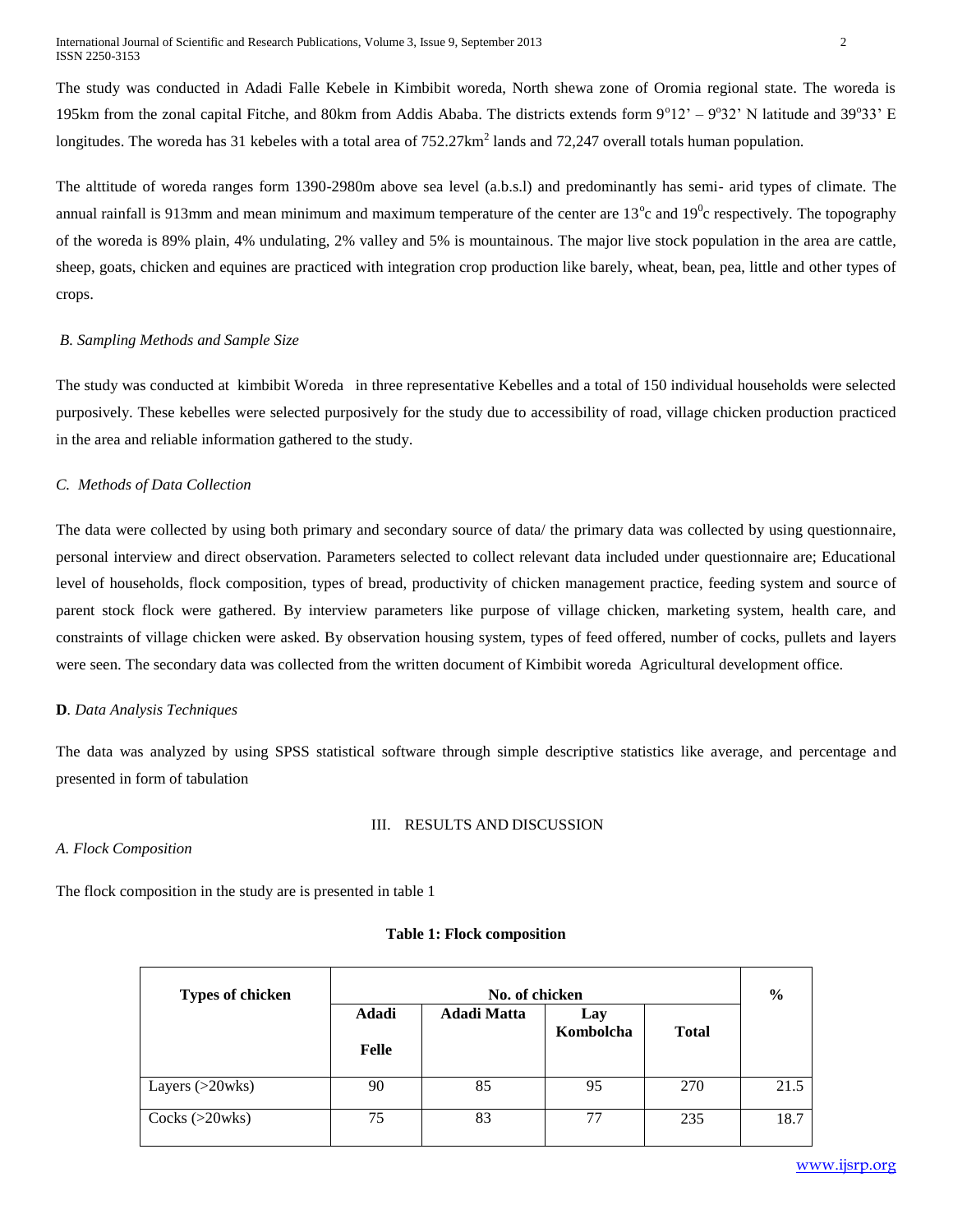| Pullets (8-20wks)    | 60  | 65  | 69  | 194  | 15.5 |
|----------------------|-----|-----|-----|------|------|
| Cocker's $(8-20wks)$ | 75  | 73  | 70  | 218  | 17.4 |
| Chicks (0-8wks)      | 110 | 115 | 112 | 337  | 26.9 |
| <b>Total</b>         | 410 | 421 | 423 | 1254 | 100% |

The result revealed that the households participated in different age of poultry composition. The main they raised different class of poultry was to substitute generation of breed, for hatching, egg marketing and consumption, and for income generation. In this study chicks population were higher in number, due to some management taken during the first eight weeks. According to the respondent view, during hatching period they care for their chickens by keeping them from predators like cat, eagle (locally called cullulee) and etc.

## *B. Breed types*

The breed types in the study are is presented in table 2**.**

| <b>Breed types</b> | No. of respondent     |                       |                  |              |             |           |    |  |  |
|--------------------|-----------------------|-----------------------|------------------|--------------|-------------|-----------|----|--|--|
|                    | Adadi<br><b>Felle</b> | Adadi<br><b>Matta</b> | Lay<br>Kombolcha | <b>Total</b> | <b>Mean</b> | <b>SD</b> |    |  |  |
| Local              | 40                    | 45                    | 35               | 120          | 40          | 5         | 80 |  |  |
| Cross and local    | 6                     | 3                     | 9                | 18           | 6           | 3         | 12 |  |  |
| Exotic and local   | $\overline{4}$        | $\overline{2}$        | 6                | 8            | 4           | 2         | 8  |  |  |
| <b>Total</b>       | 50                    | 50                    | 50               | 150          | 50          |           |    |  |  |

**Table 2: Types of breed in the study area**

From this study 80% of the households kept local chicken followed by 12% kept cross and local together and 8% of the households kept exotic and local under the same management. The majority of this chicken were managed under traditional (extensive) system due to lack of availability of feed labor and time shortage to manage tem the respondents choose free scavenging system. Form group discussion held with farmers, woman and children are the members of households take responsibility in chicken production in the study area.

*C. Source of Parent Stock Flock* 

Table 3: The source of parent flock in the study area

| <b>Source of parent</b> | . HHs<br>No. | $\%$ |
|-------------------------|--------------|------|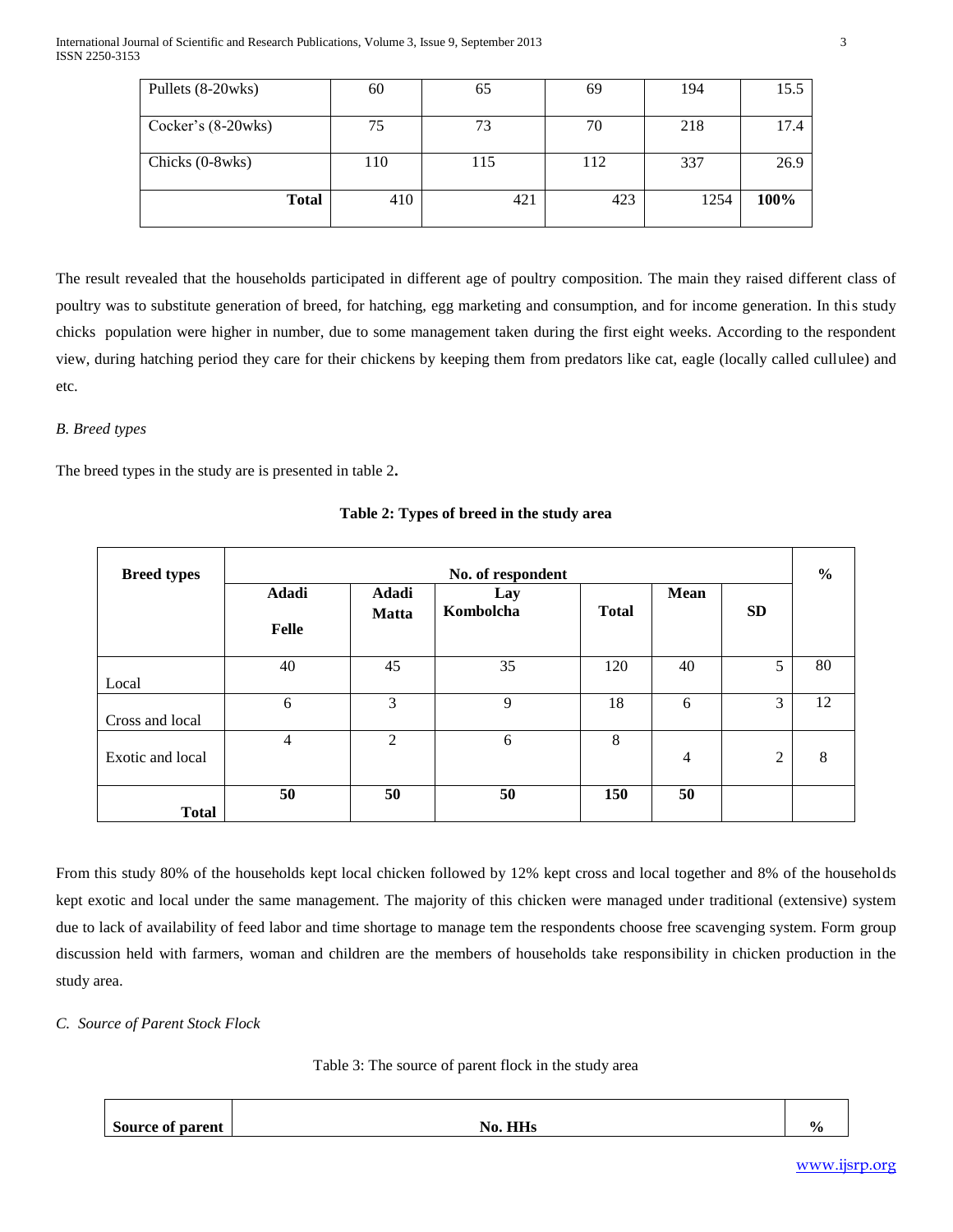|                 | <b>Adadi</b>   | <b>Adadi Matta</b> | Lay       |              | <b>Mean</b> |           |      |
|-----------------|----------------|--------------------|-----------|--------------|-------------|-----------|------|
|                 | <b>Felle</b>   |                    | Kombolcha | <b>Total</b> |             | <b>SD</b> |      |
|                 |                | 22                 | 21        |              | 21          |           |      |
| Hatched         | 20             |                    |           | 63           |             |           | 42%  |
|                 |                |                    |           | 78           |             |           |      |
| Market          | 26             | 27                 | 25        |              | 26          |           | 52%  |
|                 | $\overline{4}$ |                    | 4         | 9            | 3           | 1.7       | 6    |
| Research center |                |                    |           |              |             |           |      |
|                 |                |                    | 50        | 150          |             |           |      |
| <b>Total</b>    | 50             | 50                 |           |              | 50          | $\Omega$  | 100% |

The study indicated that producers purchase (bought) their chicken from research center, market and home hatched chicks. The major source of parent stock flock was from market (52%), some was from research center (6%), hatched (42%). This is approximately similar with the report of  $\begin{bmatrix} 5 \end{bmatrix}$  41.5% were from open markets, 13.3% from government farm and 41.5% were from home breed. DebreZeit poultry research center was major source of parent stock those who obtained from research centers.

## *D. Purpose of village chicken production*

**Table 4: Purpose of village chicken in the study area**

| <b>Parameters</b>     | No. HHs               |                       |                  |              |             |                |      |  |  |
|-----------------------|-----------------------|-----------------------|------------------|--------------|-------------|----------------|------|--|--|
|                       | Adadi<br><b>Felle</b> | Adadi<br><b>Matta</b> | Lay<br>Kombolcha | <b>Total</b> | <b>Mean</b> | <b>SD</b>      |      |  |  |
| Income source         | 13                    | 14                    | 12               | 39           | 13          |                | 26   |  |  |
| Egg laying & hatching | 30                    | 32                    | 28               | 90           | 30          | $\overline{2}$ | 60   |  |  |
| Consumption           | $\tau$                | $\overline{4}$        | 10               | 21           | 7           | 3              | 14   |  |  |
| <b>Total</b>          | 50                    | 50                    | 50               | 150          | 50          |                | 100% |  |  |

This result showed that the main purpose of village chicken production in the study area was for income source (26%), for egg laying and hatching 60% and consumption 14%. This is similar with that of  $[6]$  who reported that the main objective of poultry keeping by villagers was production of eggs marketing and for home consumption. In the study area the majority of respondents have been rearing chicken for egg laying and hatching. This may to replace generation of flock.

*E. Chicken Husbandry Practice* 

|  |  |  |  |  | Table 5: Types of feeds and feeding practice of chicken in the study area |
|--|--|--|--|--|---------------------------------------------------------------------------|
|--|--|--|--|--|---------------------------------------------------------------------------|

| <b>Parameters</b> |       | No. of HHs |           |              |             |           |  |  |
|-------------------|-------|------------|-----------|--------------|-------------|-----------|--|--|
|                   | Adadi | Adadi      | Lay       |              | <b>Mean</b> | <b>SD</b> |  |  |
|                   |       |            | Kombolcha | <b>Total</b> |             |           |  |  |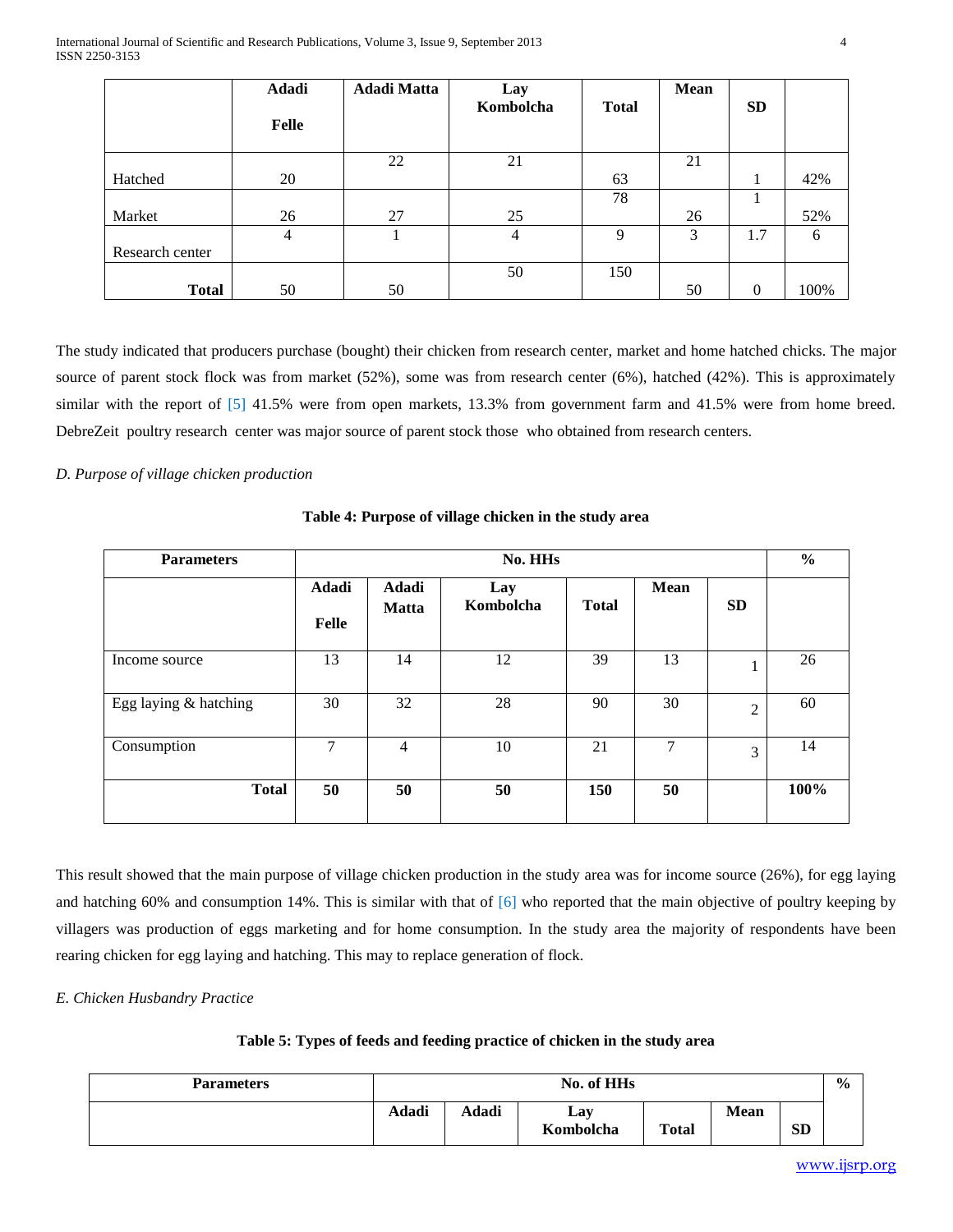|                                 |                        | Felle | <b>Matta</b> |                |     |    |                |    |
|---------------------------------|------------------------|-------|--------------|----------------|-----|----|----------------|----|
| Source of<br>supplementary feed | Farm produced          | 47    | 50           | 44             | 141 | 47 | 3              | 94 |
|                                 | Purchased              | 3     | 3            | 3              | 9   | 3  | $\theta$       | 6  |
| Feed used as<br>supplementation | Wheat                  | 35    | 33           | 37             | 105 | 35 | $\overline{2}$ | 70 |
|                                 | <b>Barely</b>          | 12    | 10           | 8              | 30  | 10 | $\overline{2}$ | 20 |
|                                 | Corn                   | 5     | 6            | $\overline{4}$ | 15  | 5  |                | 10 |
| Methods of feed                 | Using feeder           | 7     | 9            | 11             | 27  | 9  | $\overline{2}$ | 18 |
| provision                       | Spread<br>on<br>ground | 41    | 40           | 42             | 123 | 41 | -1<br>-1       | 82 |

Under traditional management system, the major feed source of chickens scavenging feed source consisting of insets, grass and harvest left over's indicating that village chicken production system was friendly within the environment in the study area. As shown above, table the majority of respondents were depend on supplementing wheat (70%), barely (20%) and only 10% of respondents provide corn for their chickens. This may due to on is not produced in the study area. The result illustrate that village chicken producers have better initiation about poultry feeding system. Even if, the production system is extensive, this feed supplementing important to improve the productivity of chickens. Generally, good supplementation accelerates growth rate, fertility weight of chicken and avoid disease occurrence.

## *F. Housing System*

Housing is very important to keep chicken from predators at night and day time. The type of houses of village chicken are shown in the table 6.

| <b>Housing System</b>             | No. of respondents           |                       |                  |              |             |           |      |  |  |
|-----------------------------------|------------------------------|-----------------------|------------------|--------------|-------------|-----------|------|--|--|
|                                   | <b>Adadi</b><br><b>Felle</b> | Adadi<br><b>Matta</b> | Lay<br>Kombolcha | <b>Total</b> | <b>Mean</b> | <b>SD</b> |      |  |  |
| Near outside house                | 7                            | 9                     | 11               | 27           | 9           | 2         | 18   |  |  |
| Perch with in the<br>family house | 27                           | 28                    | 29               | 84           | 28          | 1         | 56   |  |  |
| Building house for<br>chicken     | 16                           | 13                    | 10               | 39           | 13          | 3         | 26   |  |  |
| <b>Total</b>                      | 50                           | 50                    | 50               | <b>150</b>   | 50          |           | 100% |  |  |

**Table 6: Housing practice of local chicken in the study area**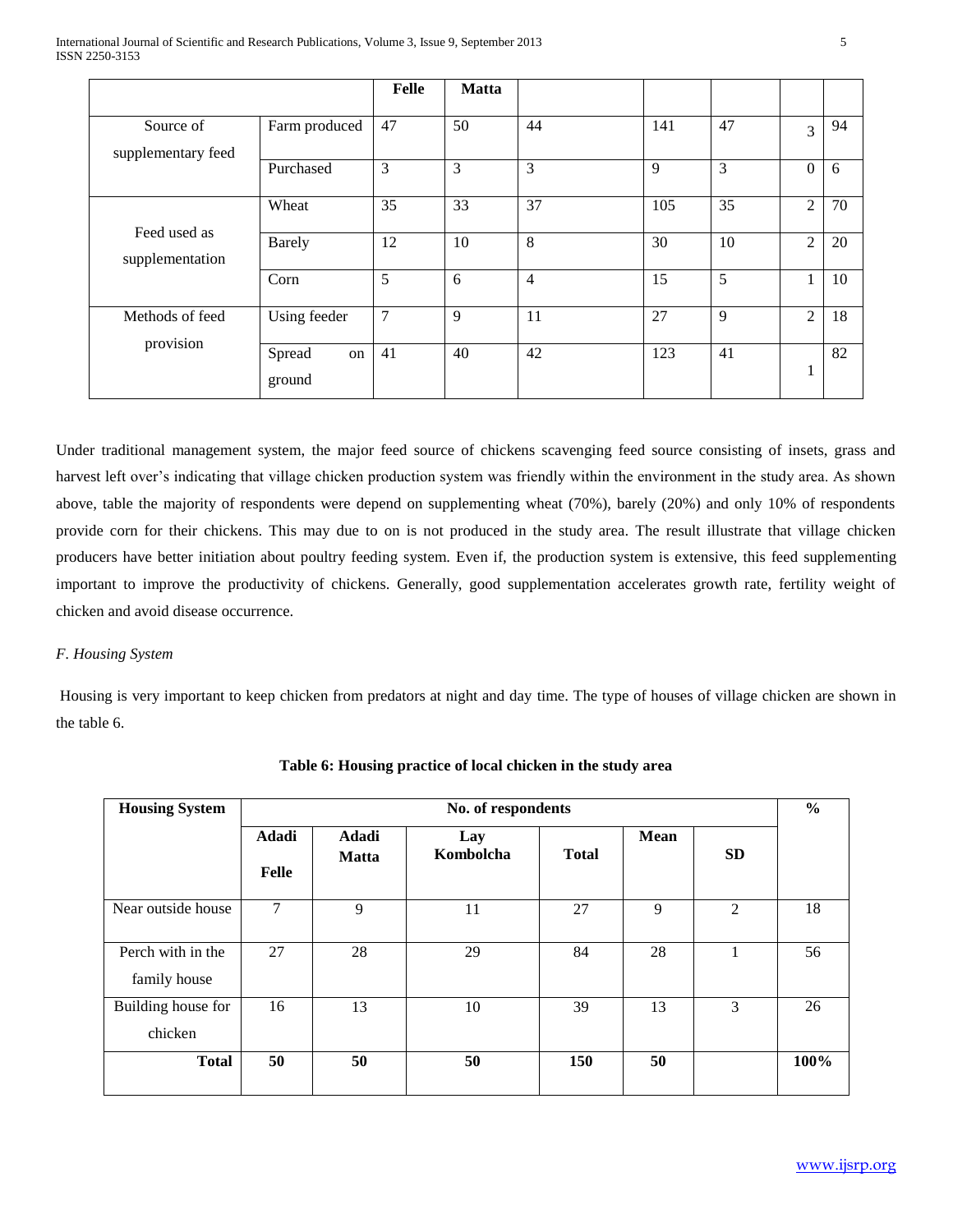The majority of respondents 56% were housed their chicken by share perch within the family house and only a few number of respondents 18% were used near outside house for poultry. In the study area the housing of village chicken production were the same house with the people over night to protect from predators, which attach chicken during night time. This result agrees with [8]who reported that chicken confined within family house during night time and released for scavenging early in the morning. So this result illustrated that respondents were not have enough knowledge about importance of constructing house. So they need assistant of professionals (expert) how they construct house for their poultry and why it is important.

## *G. Production and reproduction performance of village chicken*

The average production and reproduction performance of village chicken in the study area where illustrated in table 7 below:

| Parameter                               | Adadi<br><b>Felle</b> | Adadi<br><b>Matta</b> | Lay<br>Kombolcha | Mean | <b>SD</b>      |
|-----------------------------------------|-----------------------|-----------------------|------------------|------|----------------|
| Average age at $1st$ egg laying (Month) | 6                     | $\overline{7}$        | 6.5              | 6.5  | 0.5            |
| No. of egg /clutch/ hen                 | 13                    | 14                    | 15               | 13   |                |
| No. of brooding /hen/ year              | $\overline{2}$        | 3                     | $\overline{4}$   | 3    | 1              |
| No. of egg incubated                    | 10                    | 11                    | 13               | 11   | 1.5            |
| No. of chicks hatched                   | $\overline{7}$        | 9                     | 10               | 9    | 1.5            |
| Clutch size                             | 3                     | 3                     | 3                | 3    | $\overline{0}$ |
| Hatchability                            | 70%                   | 82%                   | 77%              | 76.% | 0.5            |

**Table 7: Production and reproduction of chicken in the study area**

The above table indicates that village chicken in the study area become sexual maturity and laying first egg at an average 6.5 months. The average number of eggs laid per clutch was 13, average number of clutch /hen/ year was 3 times with 76% of hatchability. The average number of chick hatched was 9 and the average number of egg incubated was 11. Farmers in the study area used local chicken for egg incubation. This study is nearly similar with the report of [6]) a breeding female chicken attain sexual maturity at the age of 6.8 months and the overall mean egg laying performance of hens for the first, second and third higher clutch were 17.0, 20.9, and 24.8 egg respectively. In my result all mean of egg laying performance of hen is less than that of [6]) report. Because farmers provide supplementation feed only during rainy season. They assume that chicken under scavenging find their feed during dry season from harvest over left.

*H. Marketing of Chicken and eggs* 

|                      | Birr  |       |                  |              |             |           |
|----------------------|-------|-------|------------------|--------------|-------------|-----------|
| <b>Price of each</b> | Adadi | Adadi | Lay<br>Kombolcha | <b>Total</b> | <b>Mean</b> | <b>SD</b> |

#### **Table 8: Price of chicken and eggs in the study area**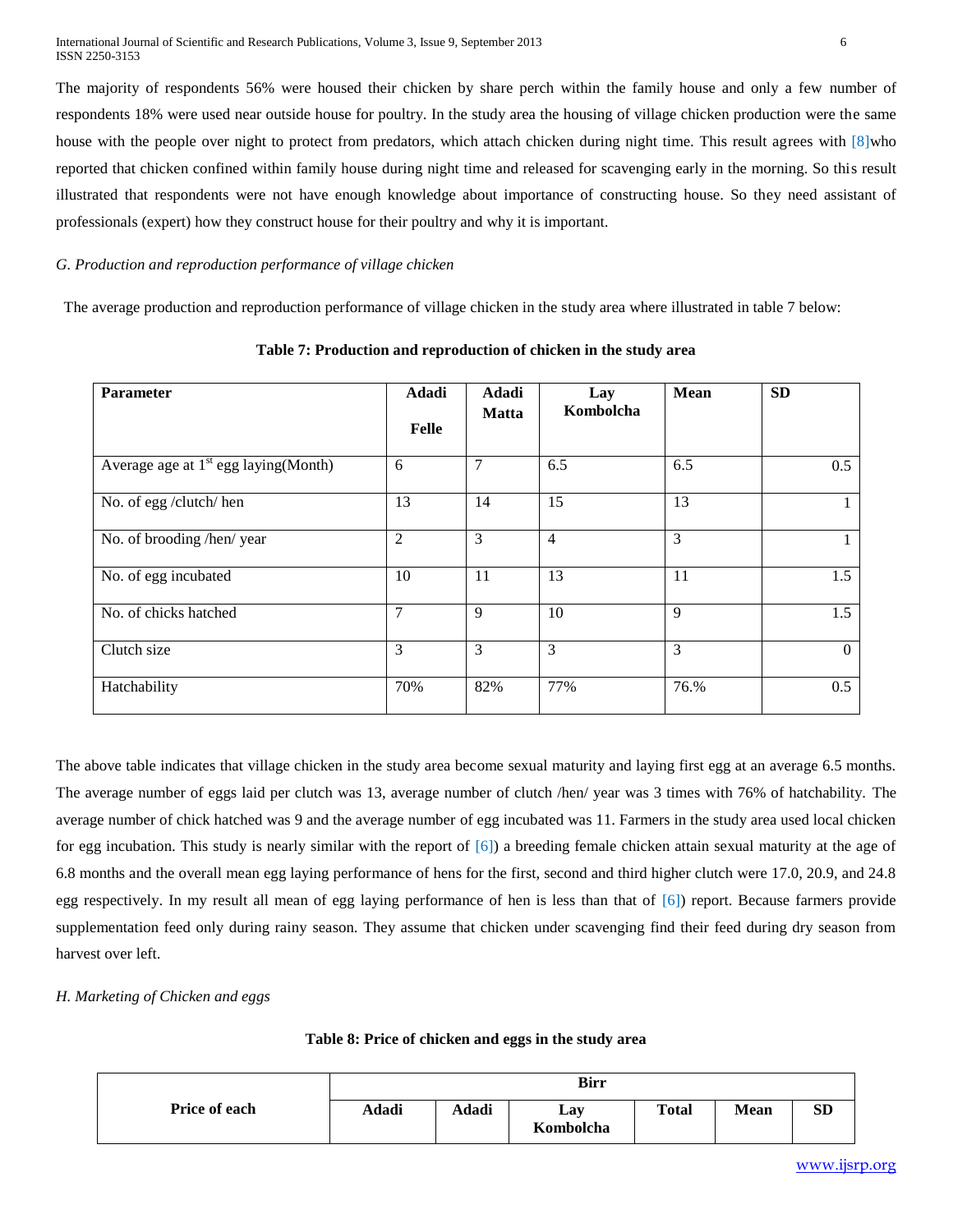|         | Felle | <b>Matta</b> |      |      |      |     |
|---------|-------|--------------|------|------|------|-----|
| Cock    | 72    | 75           | 76   | 223  | 74.3 | 2.1 |
| Hen     | 50    | 55           | 57   | 162  | 54   | 3.6 |
| Pullet  | 36    | 35           | 39   | 110  | 36.7 | 2.1 |
| Cockler | 34    | 32           | 36   | 102  | 34   | 2   |
| Egg     | 1.75  | 2.00         | 2.00 | 5.75 | 1.9  | 0.1 |

In the above table there were high price variation of chicken and egg in the study area due to festivals, coat color and size of birds. The price of cock, hen, pullet, cockler and egg on average were 74.3, 54,36.7,34 and 1.9 respectively during none fasting and festivals. The product of chicken was sold in sheno town. This market nearest to Debre Brahan and Addis Ababa and road accessibility and transportation is good. So the producer could fetch good price during festivals. According to respondent's answers, the price of chicken and egg is low during rainy season and high during New Year, Ethiopian Easter and etc. this result is line with [7] reported that the supply and demand of egg and chicken are not similar throughout the year. One of the functions of keeping village chicken by households is to purchase house consumption materials like salt, onion, kerosene and etc. Generally they engaged in chicken production for the purpose of fetch cash. This is similar with the report of [8] small holder village chicken owner sell their chicken and eggs to get income or cash

### *I. Health care of village chicken*

|                              | <b>Parameters</b>          | No. of respondent |                       |                  |              |             |                | $\frac{6}{6}$ |
|------------------------------|----------------------------|-------------------|-----------------------|------------------|--------------|-------------|----------------|---------------|
|                              |                            | Adadi<br>Felle    | Adadi<br><b>Matta</b> | Lay<br>Kombolcha | <b>Total</b> | <b>Mean</b> | <b>SD</b>      |               |
| <b>Traditional treatment</b> | 39                         | 37                | 38                    | 114              | 38           |             | 76             |               |
| Modern treatment             | 6                          | 7                 | 8                     | 21               | 7            |             | 14             |               |
| Not used both                | 5                          | 6                 | $\overline{4}$        | 15               | 5            |             | 10             |               |
| Local name of<br>disease     | Fengel<br>(somba)<br>(NCD) | 39                | 37                    | 41               | 117          | 39          | $\overline{c}$ | 78            |
|                              | Other disease              | -11               | 13                    | 9                | 33           | 11          | $\overline{c}$ | 28            |

**Table 9: Types of treatment mechanisms and local name of disease in the study area**

In this study the producers used modern and traditional treatments for those sick chickens. The most of village chicken households were used traditional treatment (76%) such as tenadam. Feed local alcohol by mixing with Enjera and cut blood vessel those sick chickens. Some of them used modern treatment (14%) they used human related medicine and they take sick chicken to professional man that found around their environment. On the other land 10% of the respondents did not used both traditional and modern treatment due to less attitude forwards chickens. [7] reported that traditional treatment is used by the majority of chicken. In this study NCD disease were the common diseases that affect the production of village chicken in the study area.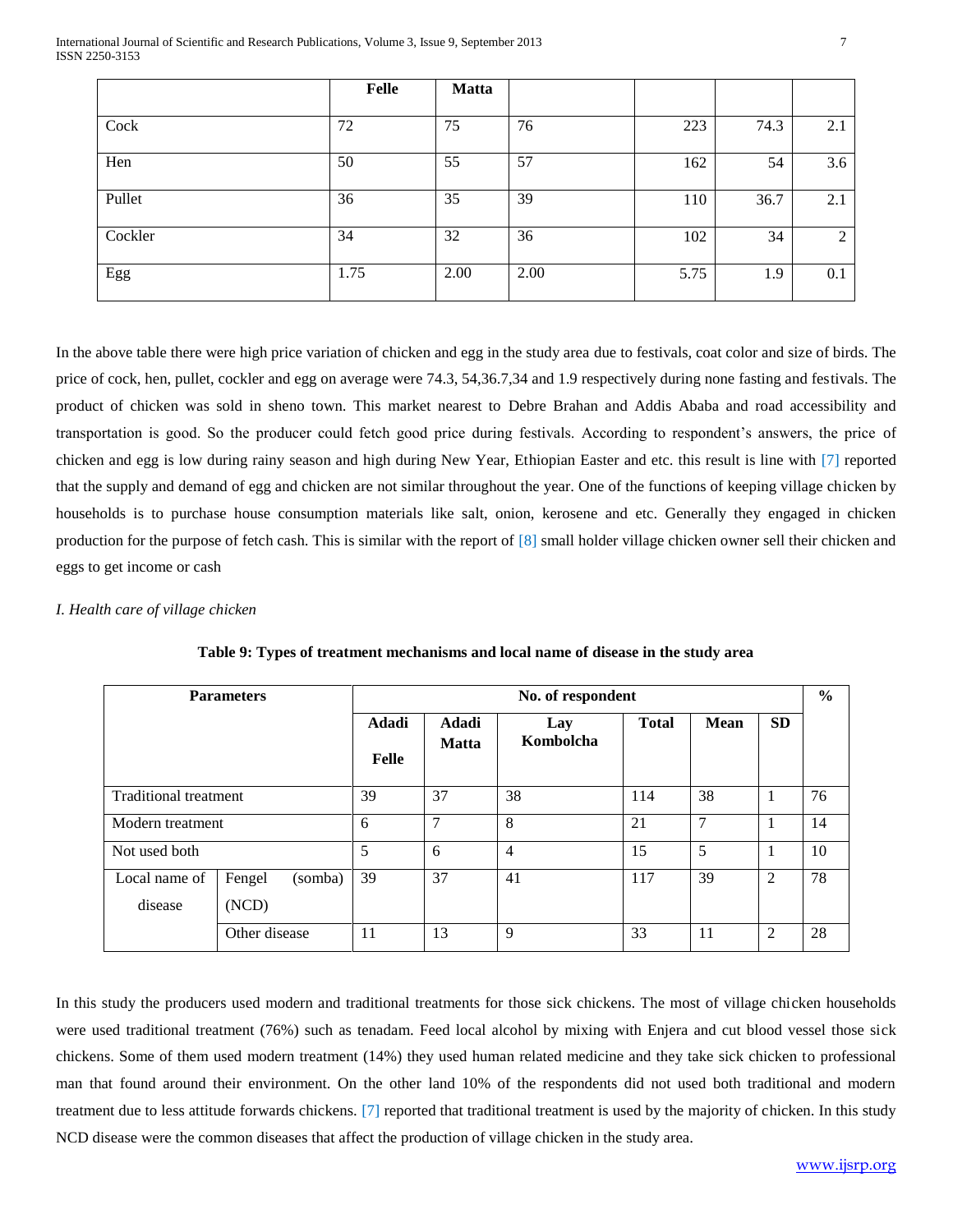#### *J. Constraints of village chicken production*

| <b>Constraints</b>              | No. of respondent     |                       |                  |              |                |                | $\frac{6}{9}$ |
|---------------------------------|-----------------------|-----------------------|------------------|--------------|----------------|----------------|---------------|
|                                 | Adadi<br><b>Felle</b> | Adadi<br><b>Matta</b> | Lay<br>Kombolcha | <b>Total</b> | <b>Mean</b>    | <b>SD</b>      |               |
| Predators                       | 11                    | 9                     | 10               | 30           | 10             |                | 20            |
| Disease                         | 30                    | 27                    | 24               | 81           | 27             | 3              | 54            |
| Feed shortage                   | 5                     | 6                     | $\overline{4}$   | 15           | 5              |                | 10            |
| Lack of improved breed          | 2                     | $\overline{4}$        | 6                | 12           | $\overline{4}$ | $\overline{2}$ | 8             |
| Lack of professional Assistance | 2                     | $\overline{4}$        | 6                | 12           | $\overline{4}$ | 2              | 8             |
| <b>Total</b>                    | 50                    | 50                    | 50               | 150          | 50             |                | 100%          |

|  |  | Table 10: The main constraints of village chicken production in the study area. |  |  |  |
|--|--|---------------------------------------------------------------------------------|--|--|--|
|  |  |                                                                                 |  |  |  |

Source: own survey

In this study, disease, predators, lack of professional assistant, lack of improved breed and shortage of feed were the common constraints of village chicken production. However, disease (54%) was the major challenges followed by predators (20%) in the study area. [7] also indicated that NCD is the most prevalence and that devastates village chicken production and the prevalence of NCD chicken mortality are higher at the start of the main rainy season, ,mainly from April to June. Similarly, [5]reported that the main cause of chicken mortality in North – West Ethiopia is found to be disease (82.8%) and mortality is more common in wet season (April – September) than dry season (October – March).

#### IV. CONCLUSION

In this study , the majority of chickens are raised under traditional management practice with low feed supplementation. The main purpose of chicken production were for income (26%), egg laying and hatching, (60%) and consumption (14%). The production performance of local chicken were low due to lack of improved breed (8%), feed shortage (10%), predictors (20%),disease (54%) and lack of professional assistant (8%) were the main constraints that reduce productivity of local chicken.

The chickens share the same perch room with the family house was (56%) and chicken reach to lay first egg at an average age 6.5 months and average number of clutch /hen/ year was 3 times. Generally chicken in the study area were reared under extensive system within low management and the farmers were used traditional medicine (76%) to treat chicken when they become sick. Based on the result of this study, the following points are recommended.

Professional assistant was a major challenge for village chicken production in the study area, so should reduce this challenges by training the village households how to improve chicken productivity.

Disease was the major challenges in the study area. So as to reduce chicken mortality and improve productivity, control of disease mainly NCD could be achieved through vaccination and improvement in veterinary and advisory services.

The productivity of village chicken was low due to high mortality of chicks and low management. Therefore, to sustain the productivity obtained from village chicken, improving breeding and improved management will increase the production.

#### **REFERENCE**